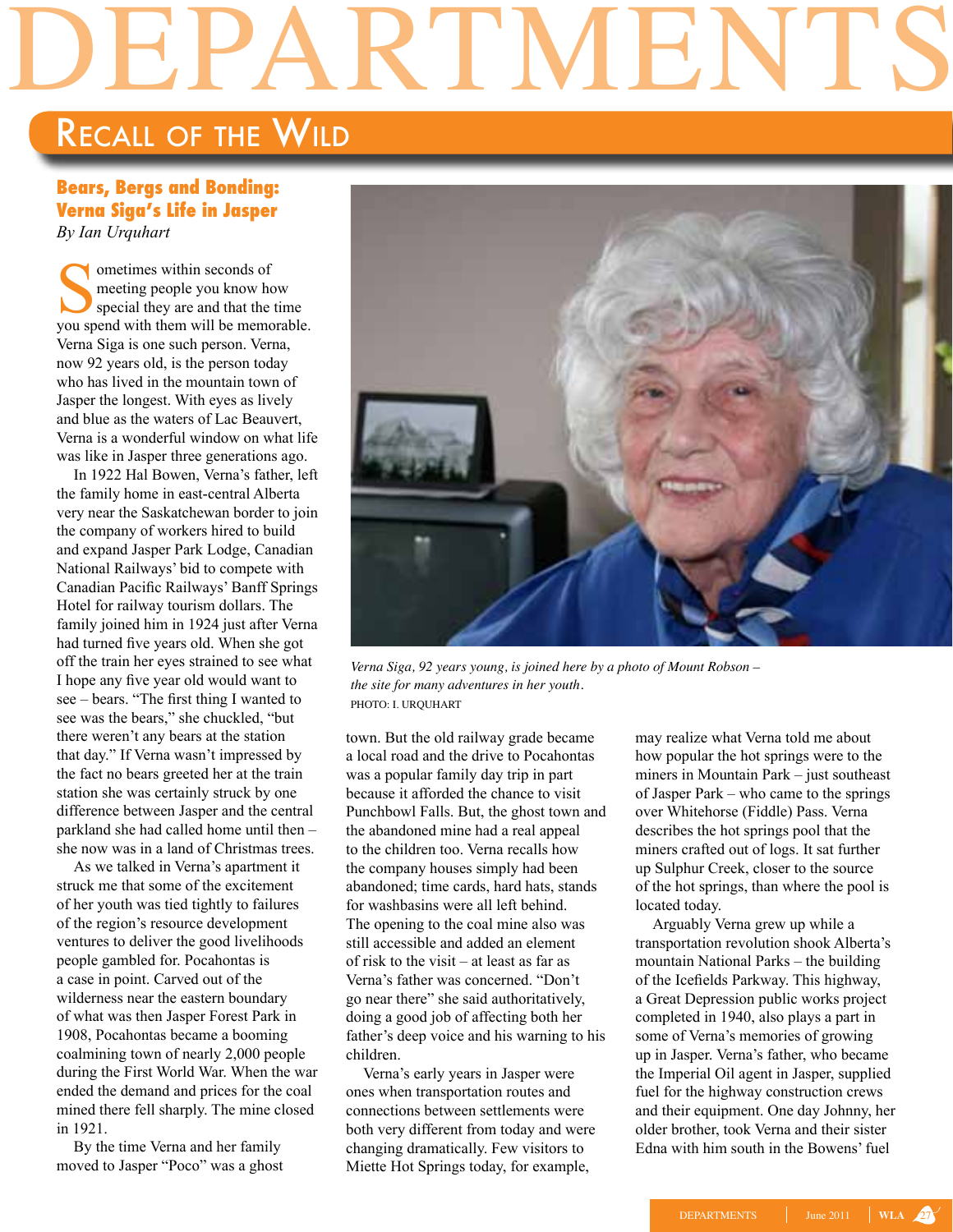

delivery truck. Their destination was a highway construction camp south of the Athabasca Glacier. When Verna recounts that trip today her voice still is full of the excitement she felt in the 1930s when she saw the icefields for the first time. "It was a thrill to see it (the icefield) you know. I thought it looked like a cupcake with icing on the top."

If that was how she saw the icefields her story makes it very clear that "cupcake" was not a word to use to describe other parts of the trip. The tote (supply) road they had to take once they were off the highway got steeper, skinnier and more treacherous the further south they went; eventually Edna had had enough: "Edna wanted to get out of that

*Verna climbing Mount Rearguard.* photo: V. ARSENAULT

truck when she could see straight down about a thousand feet I guess. And so he stopped and let her out." Verna, however, stayed in the truck with her brother… "I said… so if Johnny goes over then I'm going too!"

That adventurous spirit may have found its best outlet some years later when Verna started to work during the summers at the Berg Lake Chalet in Mount Robson Provincial Park. The Hargreaves brothers (Roy, Frank, Jack, George and Dick) all homesteaded at Mount Robson and started a guiding and outfitting business from Robson Ranch. Roy took out a five-acre lease on Berg Lake and built the Berg Lake Chalet there in 1927.

In the early 1940s, Sophie Hargreaves, Roy's wife, had offered a job to one of Verna's sisters to work at the chalet, but she couldn't accept it. Verna delivered the news. Mrs. Hargreaves asked Verna if she would like to try it: "Dear, would you come out for a few days and see how you like it? Well," Verna laughs, "I went out and stayed for about four months, most of it up at Berg Lake."

Verna loved it out there as you can infer clearly from the look on her face in the accompanying photo of one of her climbs up Mount Rearguard. There she formed a lifelong friendship with Ishbel Hargreaves who eventually came to manage Mount Robson Ranch with her husband Murray Cochrane.

At the chalet Verna was really a "Jacqueline of all trades." She helped cook for the hunters, climbers and other adventurers the Hargreaves catered to. She tended to the horses that were vital to the outfitting operation.

And, she helped deliver ice to the chalet's ice house. The source of the ice? The ice that calved from Berg Glacier into the lake. A rowboat would go out onto the lake and tow the ice back to the chalet where it provided the refrigeration.

One of the real pleasures of my early afternoon visit with Verna and her daughter Vonna was watching the two of them pour over and reminisce about dozens of photos from various limbs of Verna's family tree. One thing that experience taught me about was the bonding possibilities nature offers. Here I don't mean when you or I feel closer to, or more a part of, the natural world. I mean instead family bonding. Nature and activities in the outdoors may be a catalyst for bringing families closer together. In Verna's life Jasper's natural amenities, whether in the guise of a trip to a hot springs, or a ski race through the townsite, or a skate on a frozen pond or lake, strengthened many branches of her family tree.

Verna told me how, as a kid, she couldn't wait for the ponds to freeze so she could go skating. This passion was one she then tried to instill in her children. It worked. Vonna says that she is still one of the first ones out on the ice in early winter. Both women celebrated how special it is to be out on a lake such as Lake Edith when the ice surface is like glass and trout tease you from the water below. I wish you could have